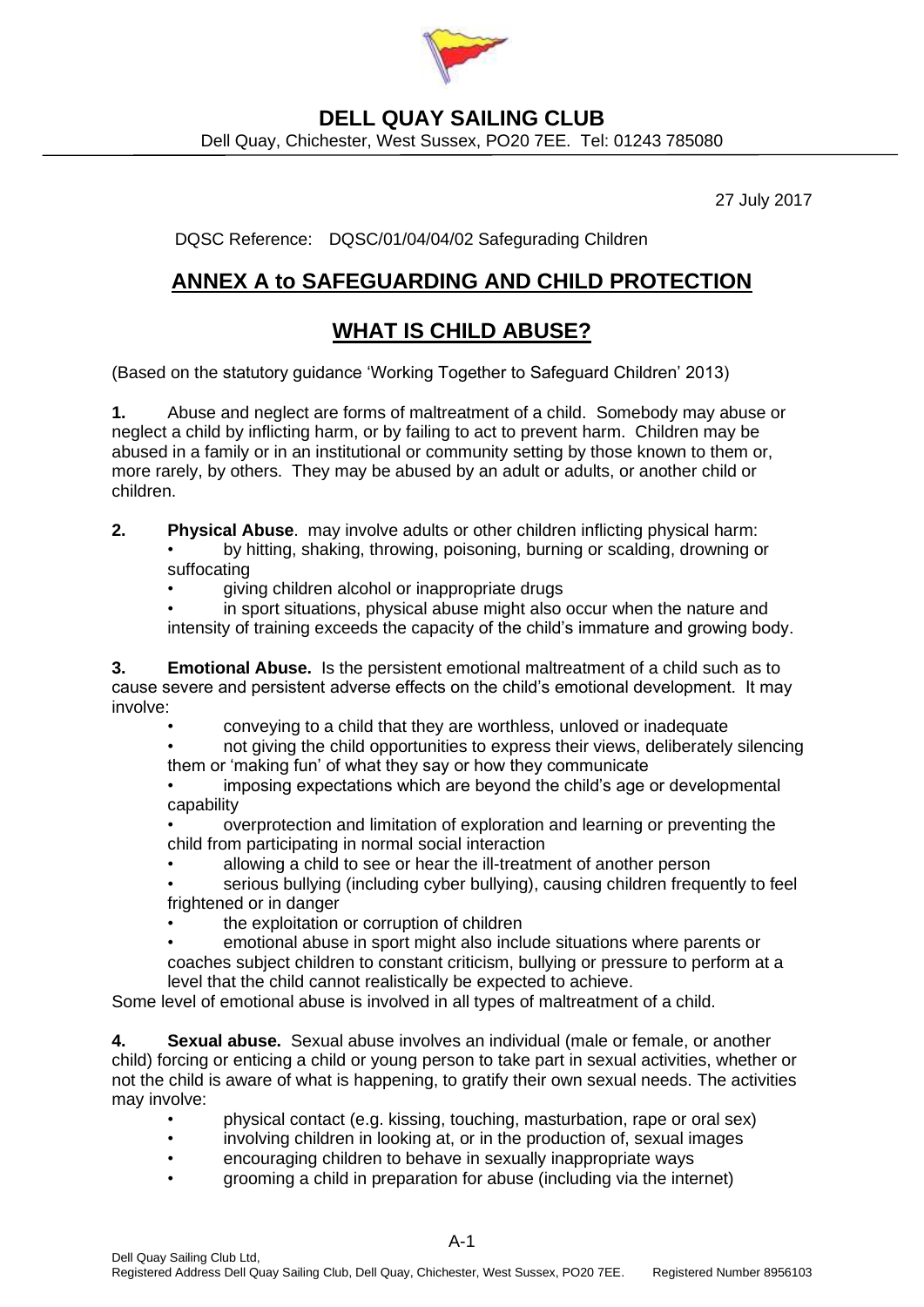

## **DELL QUAY SAILING CLUB**

Dell Quay, Chichester, West Sussex, PO20 7EE. Tel: 01243 785080

• sport situations which involve physical contact (e.g. supporting or guiding children) could potentially create situations where sexual abuse may go unnoticed. Abusive situations may also occur if adults misuse their power over young people.

**5. Neglect.** Is the persistent failure to meet a child's basic physical and/or psychological needs, likely to result in the serious impairment of the child's health or development. Neglect may involve a parent or carer failing to:

- provide adequate food, clothing and shelter
- protect a child from physical and emotional harm or danger
- ensure adequate supervision
- ensure access to appropriate medical care or treatment
- respond to a child's basic emotional needs

• neglect in a sailing situation might occur if an instructor or coach fails to ensure that children are safe, or exposes them to undue cold or risk of injury.

**6. Bullying.** Bullying (including 'cyber bullying' by text, e-mail, social media etc) may be seen as deliberately hurtful behaviour, usually repeated or sustained over a period of time, where it is difficult for those being bullied to defend themselves. The bully may often be another young person. Although anyone can be the target of bullying, victims are typically shy, sensitive and perhaps anxious or insecure. Sometimes they are singled out for physical reasons – being overweight, physically small, having a disability or belonging to a different race, faith or culture.

The acronym **STOP** – **S**everal **T**imes **O**n **P**urpose - can help you to identify bullying behaviour.

#### **7. Recognising Abuse**

It is not always easy, even for the most experienced carers, to spot when a child has been abused. However, some of the more typical symptoms which should trigger your suspicions would include:

• unexplained or suspicious injuries such as bruising, cuts or burns, particularly if situated on a part of the body not normally prone to such injuries

sexually explicit language or actions

• a sudden change in behaviour (e.g. becoming very quiet, withdrawn or displaying sudden outbursts of temper)

- the child describes what appears to be an abusive act involving him/her
- a change observed over a long period of time (e.g. the child losing weight or becoming increasingly dirty or unkempt)
- a general distrust and avoidance of adults, especially those with whom a close relationship would be expected
- an unexpected reaction to normal physical contact
- difficulty in making friends or abnormal restrictions on socialising with others.

It is important to note that a child could be displaying some or all of these signs, or behaving in a way which is worrying, without this necessarily meaning that the child is being abused. Similarly, there may not be any signs, but you may just feel that something is wrong. If you have noticed a change in the child's behaviour, first talk to the parents or carers. It may be that something has happened, such as a bereavement, which has caused the child to be unhappy.